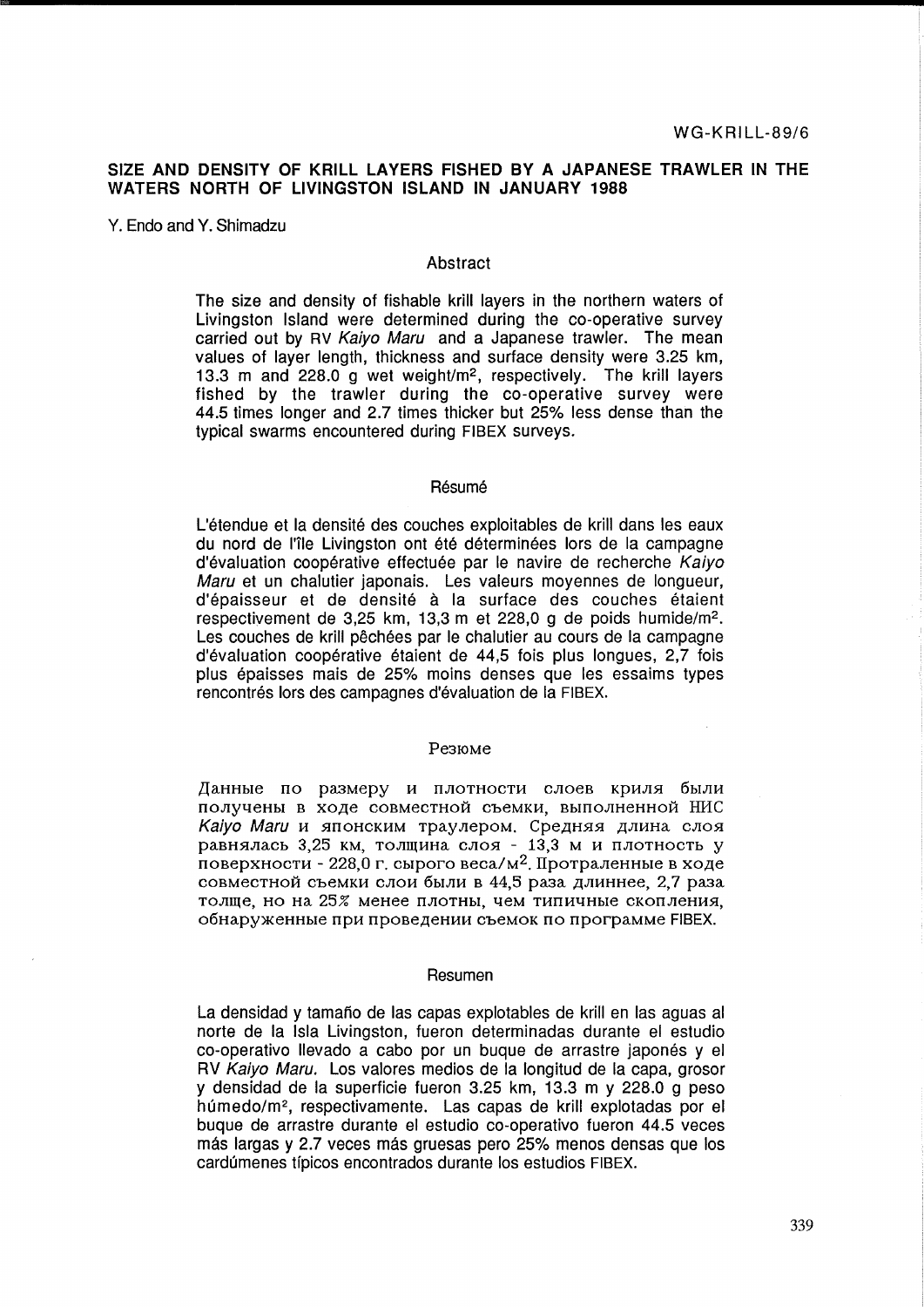## 1. INTRODUCTION

Extensive information on size, shape and density of Antarctic krill aggregations has been obtained by research vessels (e.g. BIOMASS, 1986). Information on harvestable aggregations, however, is scarce, although this is necessary in order to estimate the possible effect of fishing on krill abundance.

This paper provides information on the layers fished by a Japanese trawler during the co-operative survey with RV Kaiyo Maru on the fishing ground north of Livingston Island in January 1988.

### 2 . MATERIALS AND METHODS

The co-operative survey between RV Kaiyo Maru and a Japanese trawler was conducted from 17 to 20 January 1988 on the fishing ground north of Livingston Island (Figure 1). A total of 30 experiments on TS measurement and net calibration were carried out during the survey. Information on 34 trawling operations including 30 co-operative experiments, was provided by the trawler.

The number of krill aggregations per tow and their shape and dimension were determined from the echogram of a fish finder on the trawler (50 kHz). Since most of the aggregations were long and stratified layers, the thickness of an aggregation was measured at its densest part every five minutes on the echogram.

The density of each layer was estimated from the catch, mouth area of the net (560 m2) and towing time. The towing time in this case denotes the time from the moment when the aggregation entered the net, which can be ascertained by a net recorder, to the moment when the net started to be raised. The net volume density was calculated by dividing the density by the ratio of thickness of the layer to the net height (28 m), which was recorded on a net recorder chart.

## 3. RESULTS AND DISCUSSION

The number of aggregations per tow were: one (30 instances); two (one instance); three (two instances); and six (one instance). All the aggregations were layers except the last instance where six swarms were fished. A typical layer recorded by an echogram is shown in Figure 2. Note the stratified appearance of the layer.

The towed layer length ranged from 241 m to 6.0 km with a mean of 3.25 km  $(N=38)$ . SO=1.66 km) (Figure 3a). The intersected length of six swarms encountered in a tow ranged from 37 to 370 m with a mean of 135.8 m (SD=122.5 m).

The mean thickness of the layer(s) of each tow ranged from 6.1 to 22.8 m with the overall mean of 13.3 m (N=33, SO=3.96 m) (Figure 3b).

The density of each layer was calculated for those tows during which a layer did not end. The density thus calculated ranged from 1.43 to 52.07 g/m<sup>3</sup> with a mean of 7.17 g/m<sup>3</sup> (N=30, SD=8.84 g/m<sup>3</sup>). The net density ranged from 4.49 to 73.33 g/m<sup>3</sup> with a mean of 17.14 g/m<sup>3</sup> (N=30, SD=12.70 g/m<sup>3</sup>) (Figure 3c). The mean ratio of layer thickness to net height was 0.43. As the net height was 28 m, the layer thickness must be 12 m, which is close to the value obtained from the echogram, 13.3 m. The surface density of layers can be calculated by multiplying 17.14  $g/m<sup>3</sup>$  by the mean thickness, 13.3 m. Thus 228.0  $g/m<sup>2</sup>$ was gained.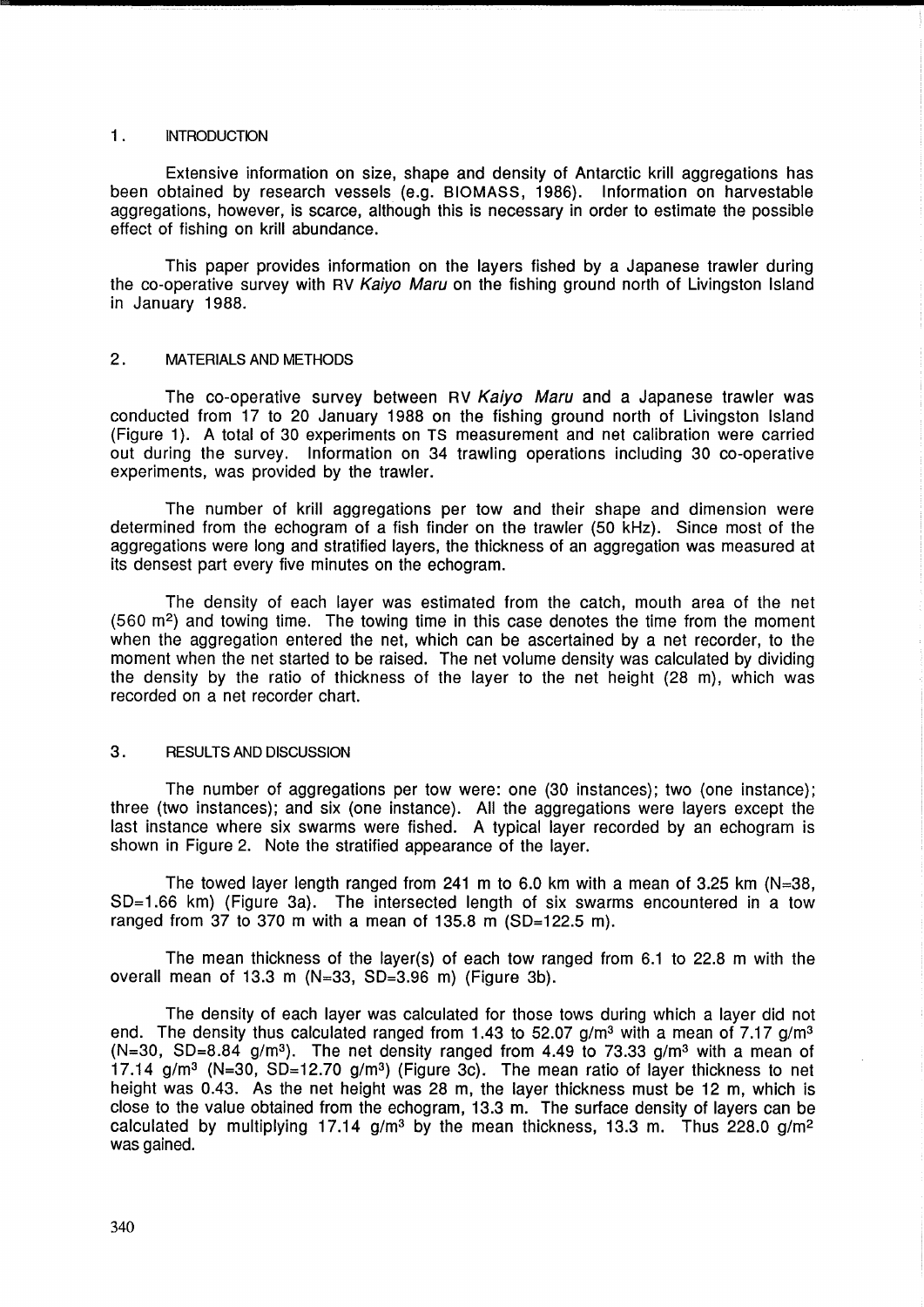Butterworth (1988) assumes that about five swarms are fished per haul in his modified simulation model. In this study, however, one layer was fished per haul in 88% of hauls.

The mean towed layer length was 3.25 km (the mode was 4.5 km) (Figure 3a), which is 44.5 times longer than that obtained from SIBEX surveys (BIOMASS, 1986) and used for a base case model by Butterworth (1988), 73 m. The value of 3.25 km, however, does not seem unusual because Ichii (1987) reported higher values in the fishing ground off Wilkes Land during the 1985/86 season.

The combined results from FIBEX give a mean swarm thickness of 5 m (BIOMASS, 1986), which is less than half that obtained in this study, 13.3 m.

In this study, the mean surface density of krill within a layer was  $228.0$  g/m<sup>2</sup>. This value is less than that calculated by Butterworth from FIBEX data, 300 g/m*<sup>2</sup> •* 

As shown above, the krill layers fished by the trawler during the co-operative survey were 44.5 times longer and 2.7 times thicker but 25% less dense than the typical swarms encountered during FIBEX surveys. Fishing vessels were selecting larger aggregations than the average-sized ones found by research vessels.

Towed length and thickness of layers were underestimated because the trawler curtailed the haul before the layer ended in 30 out of 34 hauls and because the trawl net could not fish the deeper parts of the layers in at least 16 out of 34 hauls.

Catch per tow ranged from 1.1 to 23.0 tonnes during the co-operative survey.

After the co-operative survey with the trawler, RV Kaiyo Maru sailed around the fishing ground in order to estimate krill biomass by means of an echo integrator (Figure 1). Layers were the main form of aggregation along the track lines except the southern area, lines G-J, where swarms were recorded on the echogram. On lines B-F, Land N, layers never ended. The longest layer was recorded on line C which is more than 18.5 km long. The survey area of RV Kaiyo Maru was too small to cover the horizontal extent of the concentration. The longitudinal length of the concentration proved to be more than 52 km (from  $60^\circ$  to  $61^\circ$  W at  $62^\circ$ S).

## **REFERENCES**

- BIOMASS. 1986. Report on the post-FIBEX acoustic workshop, Frankfurt, Federal Republic of Germany, 3-14 September 1984. B/OMASS Report Series No. 40: 106.
- BUTTERWORTH,D.S. 1988. A simulation study of krill fishing by an individual Japanese trawler. SC-CAMLR-VII/BG/37: 1-97.
- ICHII, T. 1987. Observations of fishing operations on a krill trawler and distributional behaviour of krill off Wilkes Land during the 1985/86 season. SC-CAMLR-SSP/4: 337-363.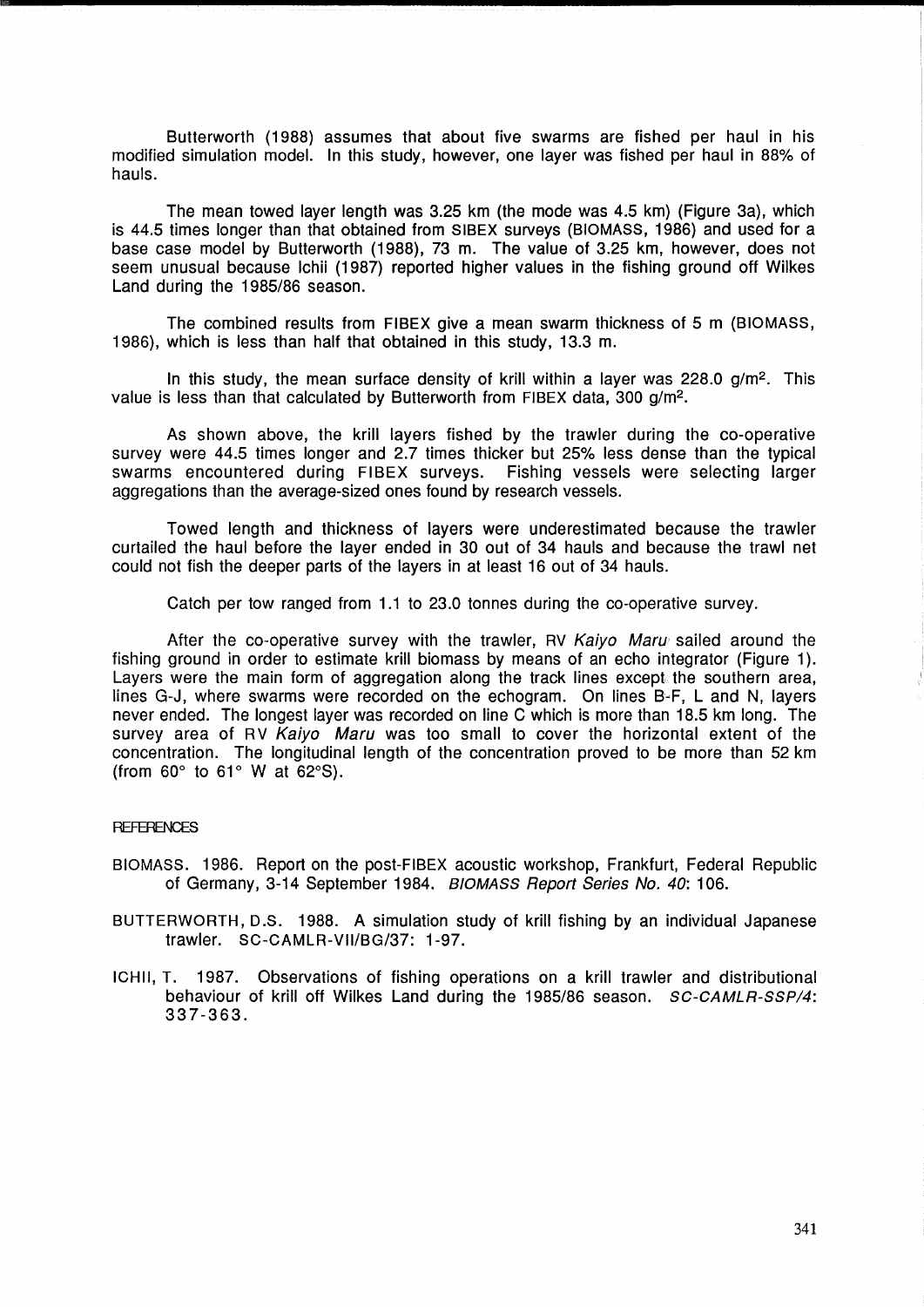

Figure 1: The fishing ground north of Livingston Island. The position and course of 34 trawls carried out by a Japanese trawler during the co-operative survey and RV *Kaiyo Maru*'s track line to estimate krill biomass are shown.

 $\sim 10^{-1}$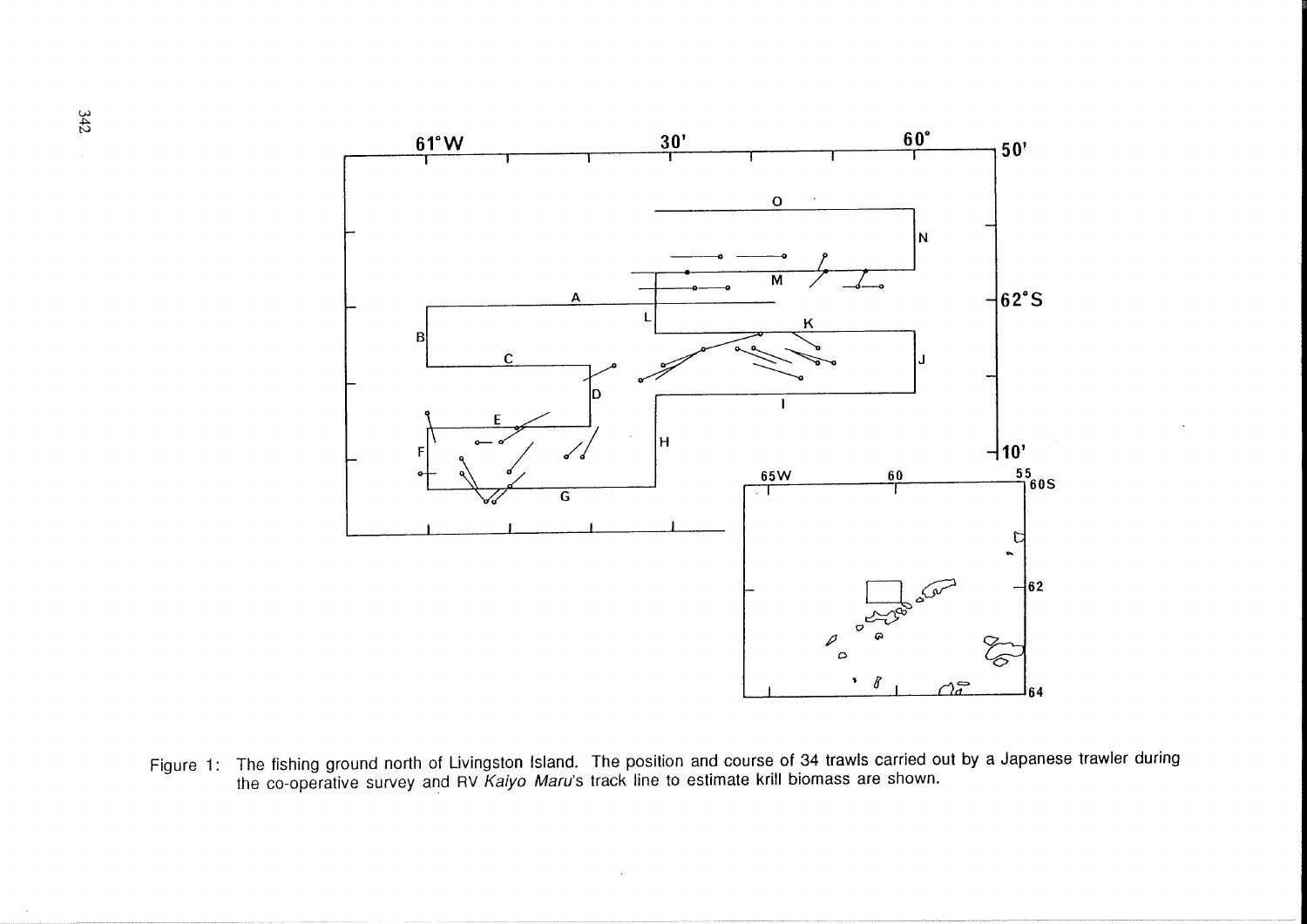

Figure 2: A typical krill layer, extending to 2.0 km in length, recorded on an echogram by a Japanese trawler.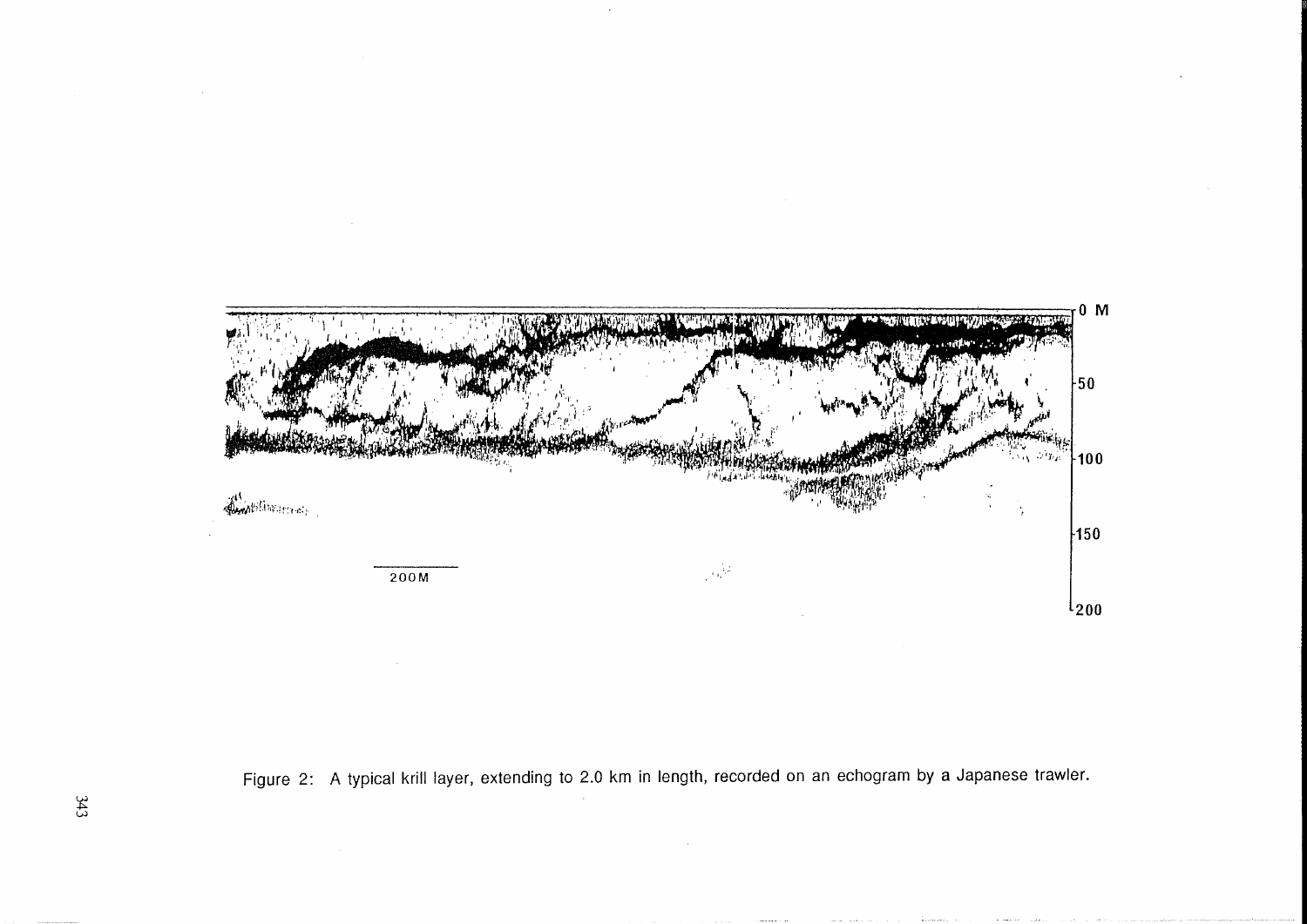

Figure 3: Frequency distributions of towed layer length (a), layer thickness (b) and net volume density (c).

 $\bar{z}$ 

344

 $\hat{\boldsymbol{\beta}}$